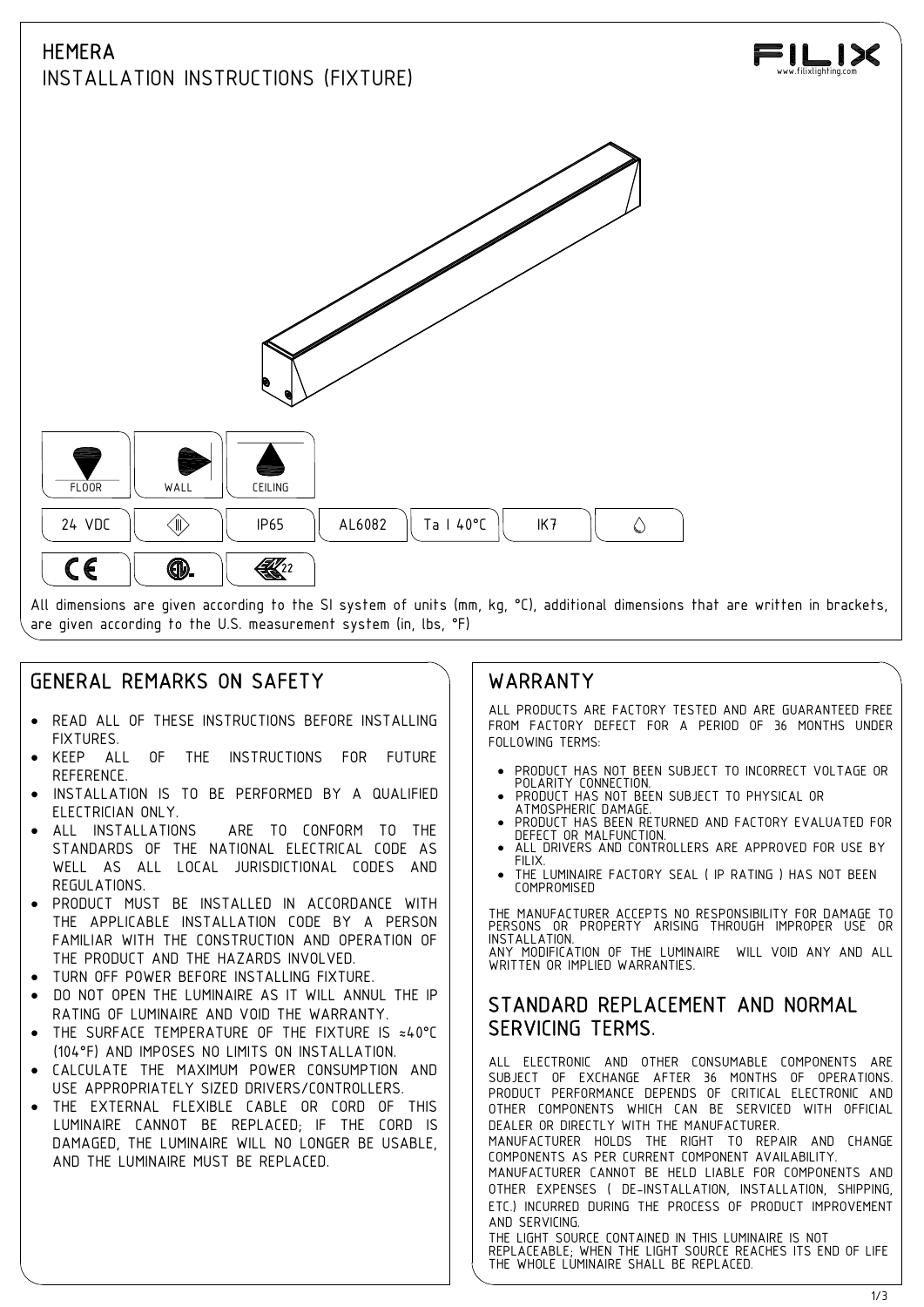### **WIRING**

#### WIRE MARKINGS



OPTION WITH SINGLE LED COLOR

- 
- 
- 
- 



#### NOTE:

CONTROL GEAR USED TO POWER THIS LUMINAIRE SHALL BE SELV TYPE; HIGHEST ALLOWED Uout TO BE MAX 10% OF THE NOMINAL VOLTAGE OF CONTROL GEAR;MAXIMUM ALLOWED WIRING DISTANCE BETWEEN CONTROL GEAR AND LUMINAIRE WITH STANDARD SUPPLIED CABLE IS 9 m OR 30'. INSTALLATION OF LONGER WIRING LENGTHS SHOULD BE DISCUSSED WITH MANUFACTURER PRIOR THE FIXTURE ORDERING. WHERE LUMINAIRE IS DELIVERED WITH CONNECTING LEADS AND WITHOUT A MEANS OF CONNECTION TO THE POWER SUPPLY TERMINAL BLOCKS MAY BE USED (TERMINAL BLOCKS NOT SUPPLIED BY MANUFACTURER). TERMINAL BLOCKS SHALL BE IN THE SAME IP RATING AS THE LUMINAIRE ITSELF, WITH RATED VOLTAGE OF MIN. 400 V AND RATED CONNECTION CAPACITY OF 10A. CONNECTION WIRE ENDS COMING FROM POWER SUPPLY TO BE PREPARED AS TERMINAL BLOCK MANUFACTURER RECOMMENDS. TERMINAL BLOCK SHOULD BE PLACED IN A LOCATION WHERE IT DOESN'T NOT AFFECT THE LUMINAIRE OPERATION.